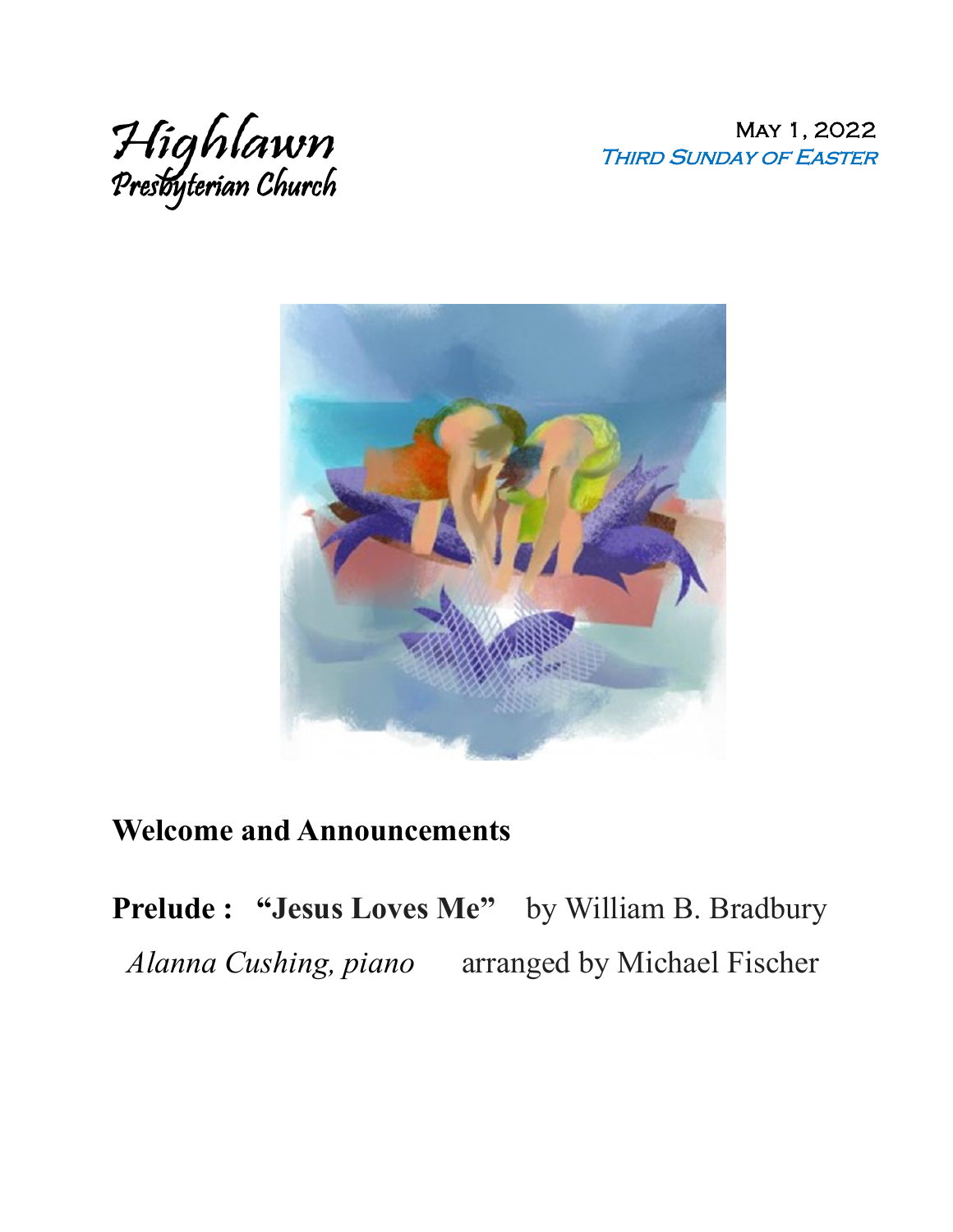### **\*CALL TO WORSHIP** *based on Psalm 30*

Sing praises to our Lord:

### **who heals us and makes us whole.**

Sing praises to our Lord, faithful children of God: **whose joy rises in our lives each and every day.** Sing praises to our Lord, faithful children of God; give thanks to God's holy name:

## **God's Kingdom is near to us;**

**God's peace resides in our hearts.**

# **\*Hymn #305 "Come Sing, O Church, In Joy "**

1. Come sing, O church, in joy!

Come join, O church, in song!

For Christ the Lord has led us through the ages long! In bold accord, come celebrate the journey now and praise the Lord!

2. Long years have come and gone,

and still God reigns supreme,

empowering us to catch the vision, dream the dream!

In bold accord, come celebrate the journey now and praise the Lord!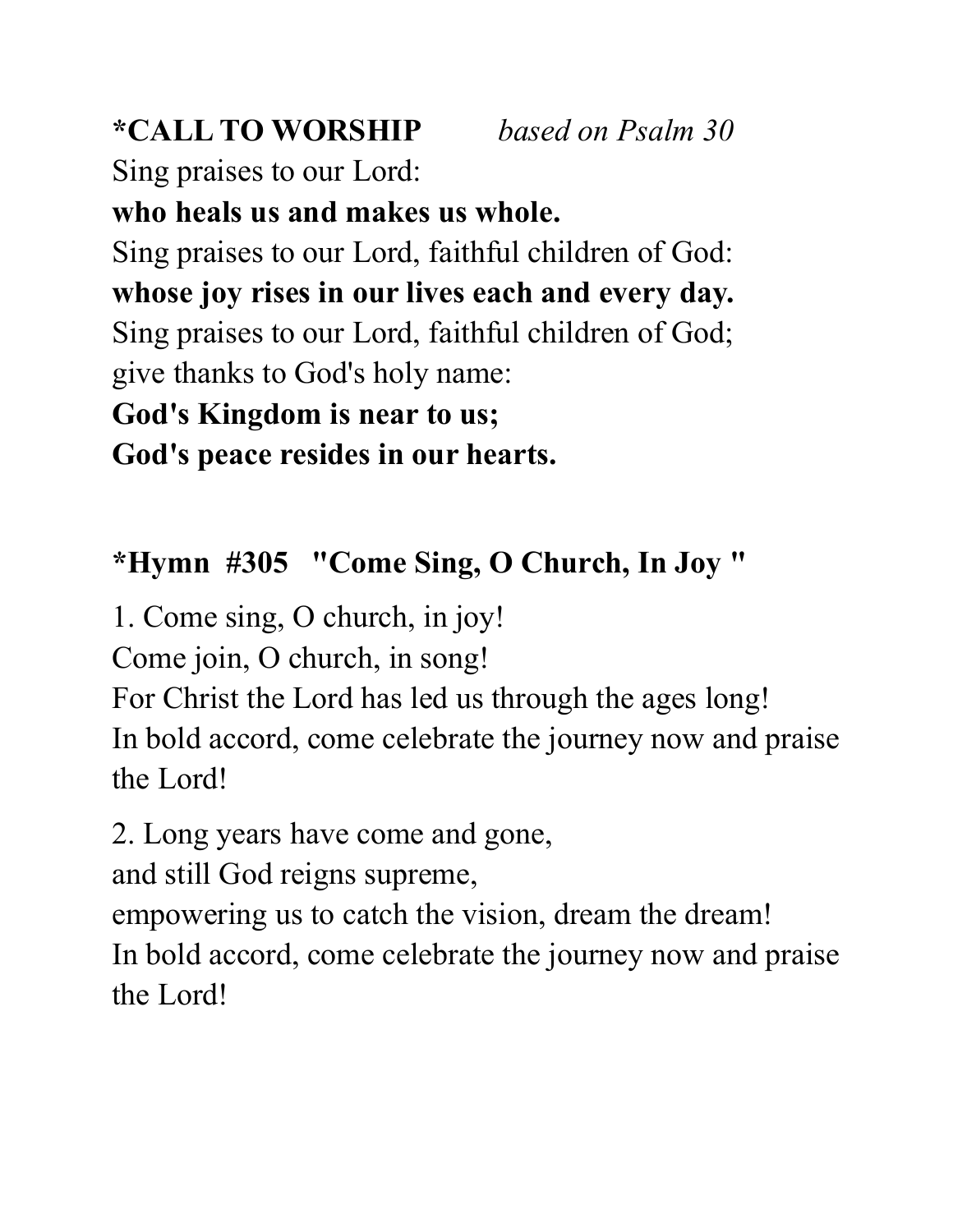3. Let courage be our friend; let wisdom be our guide, as we in mission magnify the Crucified! In bold accord, come celebrate the journey now and praise the Lord!

4. Come sing, O church in joy! Come join, O church, in song! For Christ the Lord has triumphed o'er the ages long! In bold accord, come celebrate the journey now and praise the Lord!

# **Call to Confession**

In humility and faith, let us join together to confess our sin and receive God's forgiveness.

**Prayer of Confession Lord, save us from ourselves. We continue to do the same things over and over, expecting different results. Lord, save us from doing too much. We go fishing every day, not noticing you waiting with a meal on the beach. Lord, save us from doing too little.**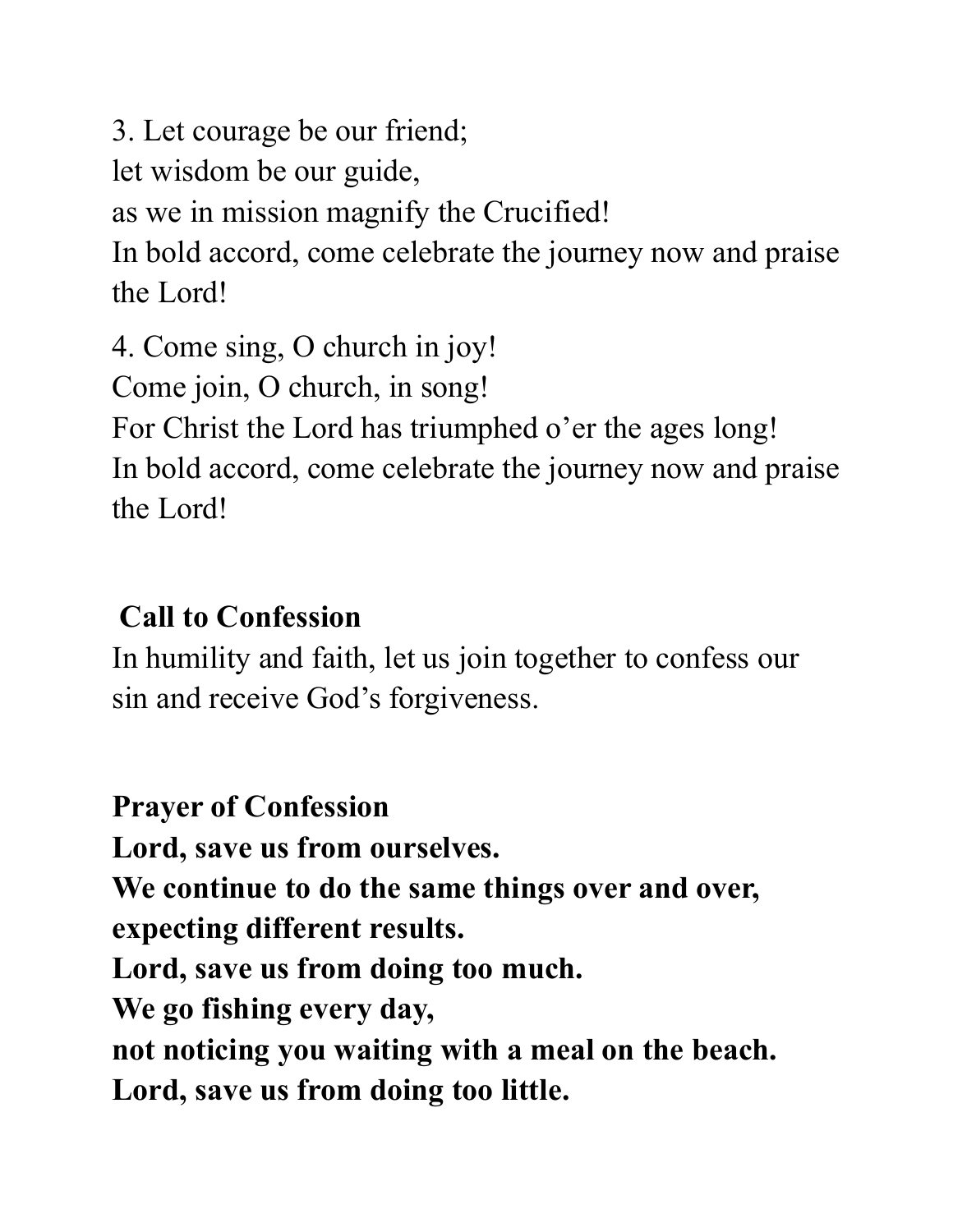**We say we love you, and yet so often we neglect your sheep. Lord, save us from ourselves. Help us to hear and respond when you say, "Follow Me."** 

(time for silent reflection and personal confession of sin)

#### **Declaration of Forgiveness**

Friends, believe the good news: in Jesus Christ, we are forgiven!

#### **Passing of the Peace**

The peace of Christ be with you. **And also with you.** 

#### **Time for Children and The Young-at-Heart**

*Sarah Specht—Director of Christian Education*

**Anthem: "He Leadeth Me"** arr. Gilbert M. Martin

**Scripture: John 21: 1—19**

**Sermon:** "Fish and Sheep" Rev. Sharon Bell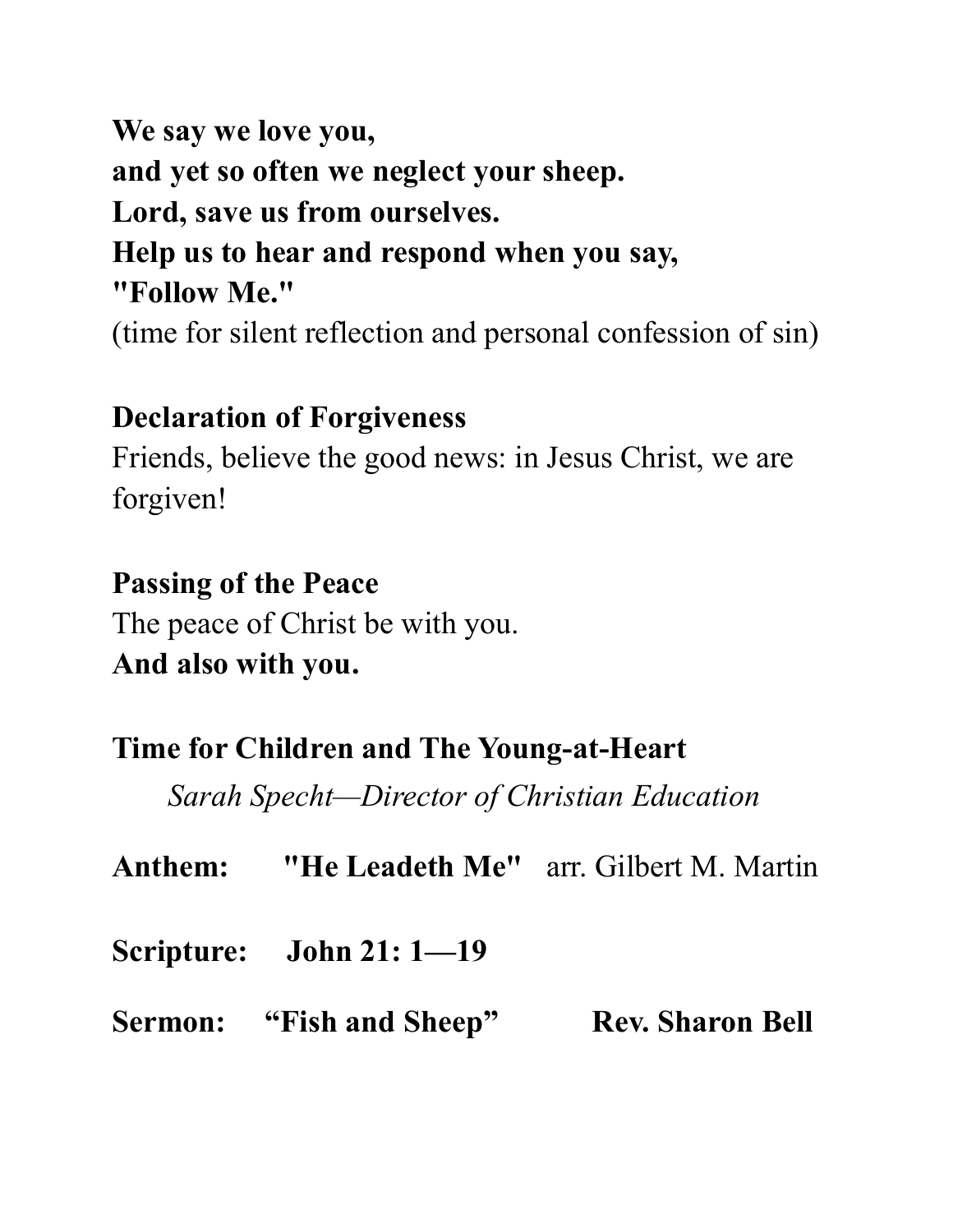## **Sharing Concerns and Joys**

Please wait for one of the ushers to hand you a microphone so that all may be able to hear your prayer request. If you are joining by Zoom or Facebook– please send your prayer requests to the office at: office@highlawnpc.org

**Pastoral Prayer/The Lord's Prayer Our Father who art in heaven, hallowed be thy name, thy kingdom come, thy will be done, on earth as it is in heaven. Give us this day our daily bread; and forgive us our debts, as we forgive our debtors; and lead us not into temptation, but deliver us from evil. For thine is the kingdom, and the power, and the glory, forever. Amen.**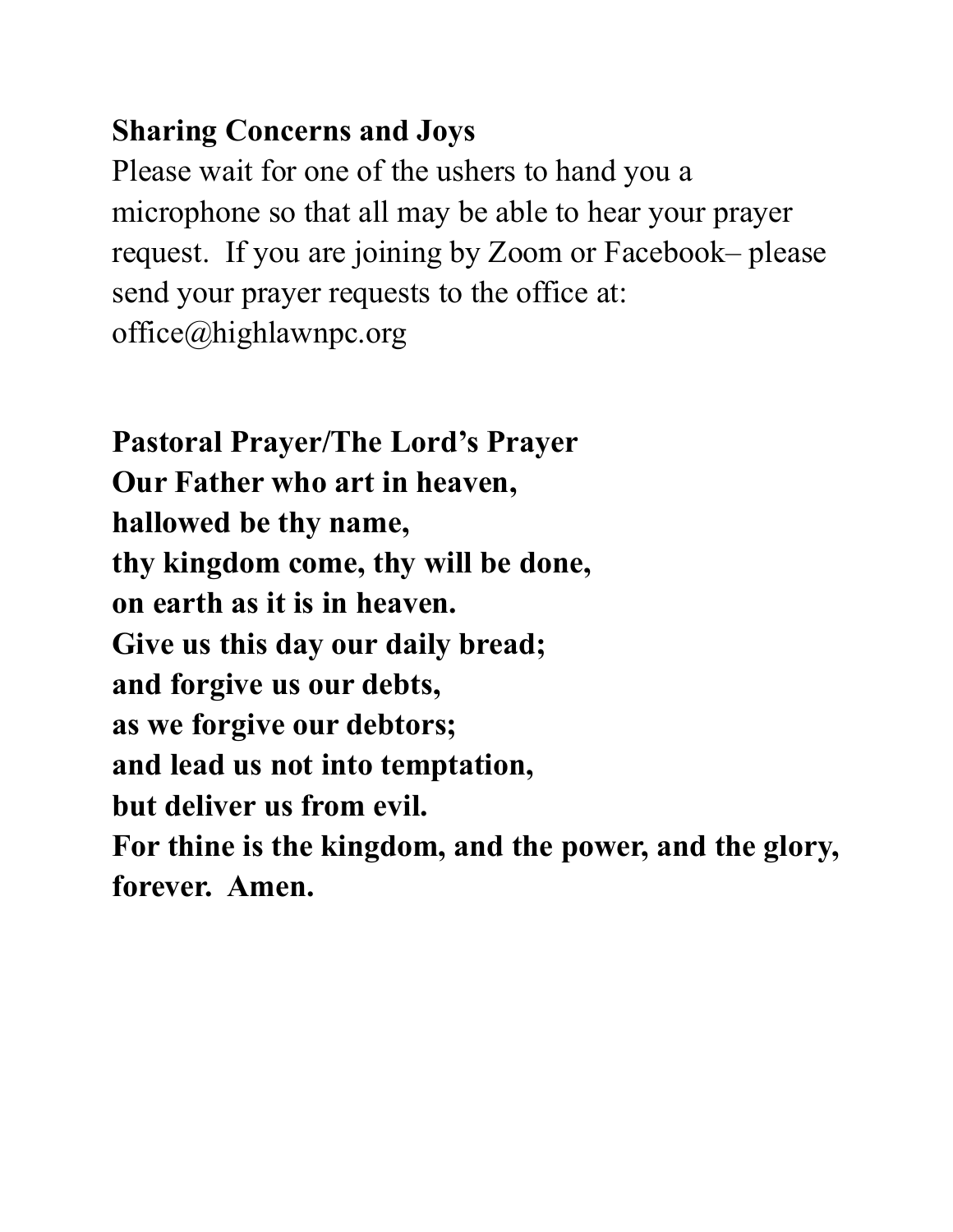**\*Offering** 

**Presenting God our tithes and offerings**

**\*Doxology #606 Praise God, from whom all blessings flow; Praise him all creatures here below; Praise him above, ye heavenly host; Praise Father, Son, and Holy Ghost. Amen.**

**Prayer of Thanks for the offering by God's people**

#### **\*Apostles Creed**

**I believe in God the Father Almighty, Maker of heaven and earth. And in Jesus Christ his only Son our Lord; who was conceived by the Holy Spirit, born of the Virgin Mary, suffered under Pontius Pilate, was crucified, dead, and buried; he descended into hell; the third day he rose again from the dead; he ascended into heaven, and sitteth on the right hand of God the Father Almighty; from thence he shall come to judge the quick and the dead. I believe in the Holy Ghost; the holy catholic Church; the communion of saints; the forgiveness of sins; the resurrection of the body; and the life everlasting. AMEN.**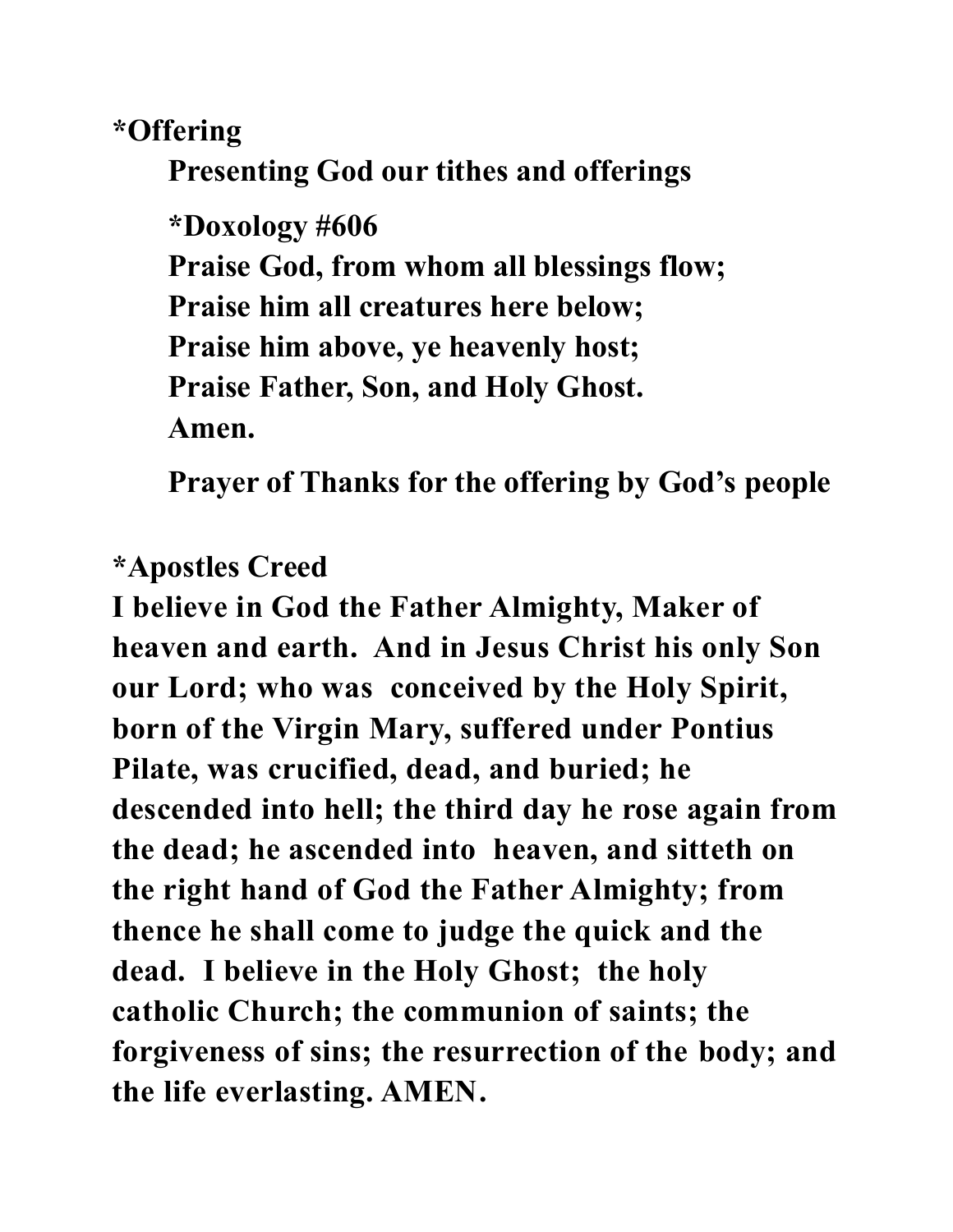## **\*Hymn #501 "Feed Us, Lord"**

1. Feed us, Lord. Feed us, Lord. In the broken bread, be revealed again. Come and feed our hearts, O Lord.

2. Quench us, Lord. Quench us, Lord. On this thirsty ground, may your love flow down. Come and quench our hearts, O Lord.

3. Fill us, Lord.

Fill us, Lord, with the bread and wine of the risen Christ. Come and fill our hearts, O Lord.

4. Lead us, Lord.

Lead us Lord, nourished here by Christ,

given strength for life.

Come and lead our hearts, O Lord.

## **The Lord's Supper**

Invitation Prayer of Thanksgiving Words of Institution Sharing the Bread and Cup Concluding Prayer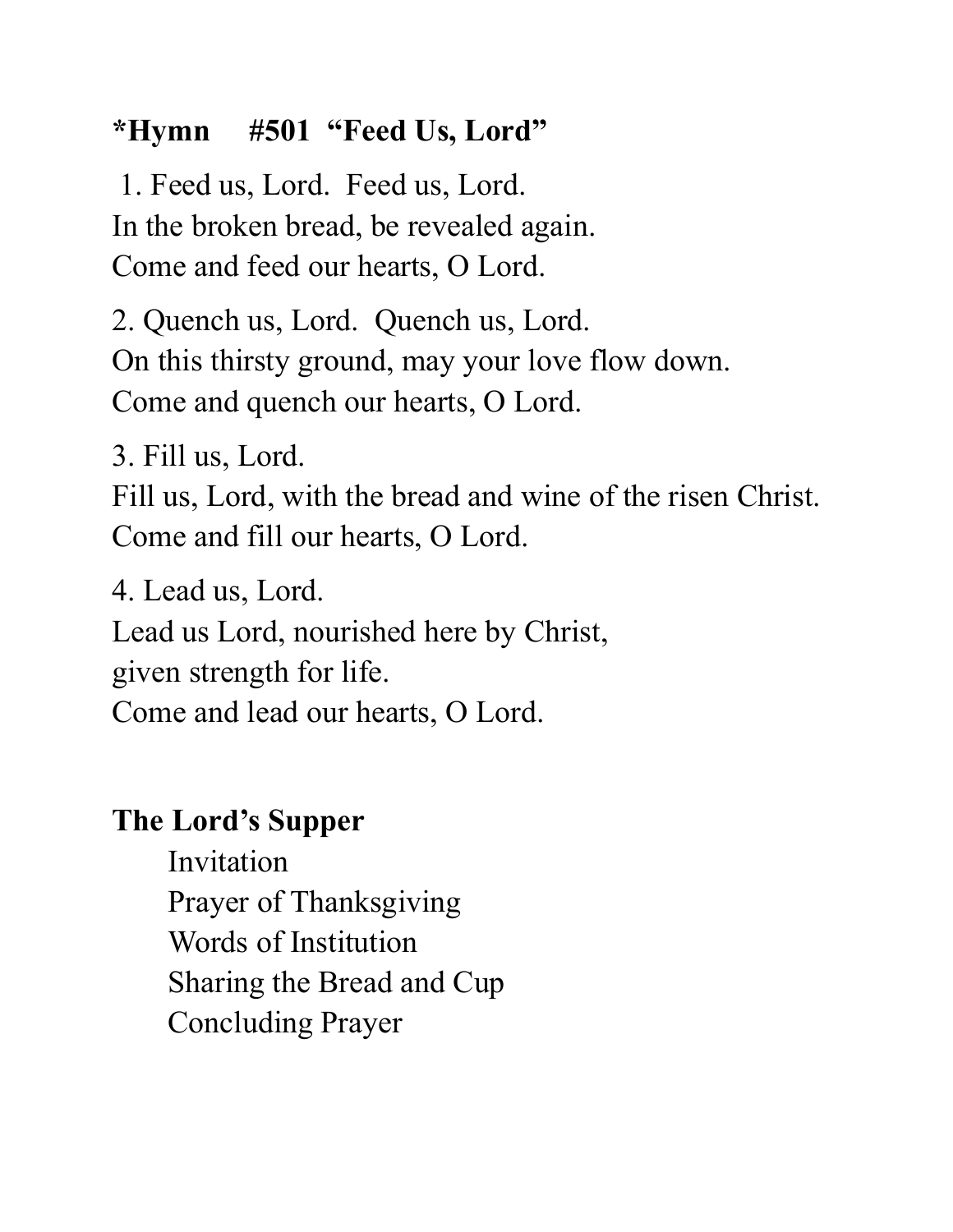# **\*Hymn #721 "Lord, You Have Come to the Lakeshore"**

1. Lord, you have come to the lakeshore looking neither for wealthy nor wise ones; you only asked me to follow humbly.

# *Refrain*

O Lord with your eyes you have searched me, and while smiling have spoken my name; now my boat's left on the shoreline behind me. By your side I will seek other seas.

2. You know so well my possession; my boat carries no gold and no weapons; you will find there my nets and labor. *Refrain*

3. You need my hands, full of caring, through my labors to give others rest and constant love that keeps on loving. *Refrain*

4. You, who have fished other oceans, ever longed for by souls who are waiting, my loving friend, as thus you call me: *Refrain*

# **\*Benediction**